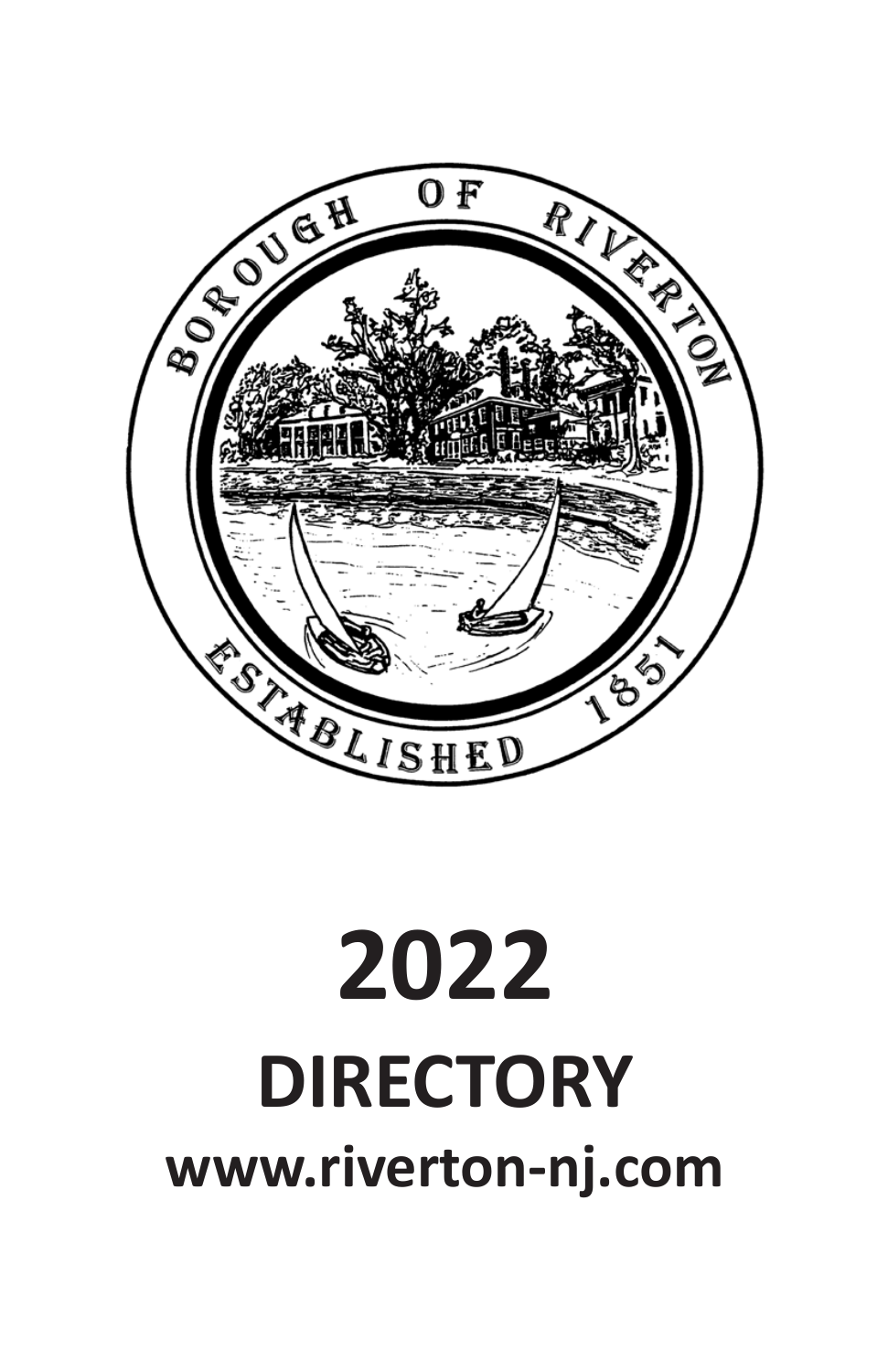Dear Residents,

We start 2022 full of promise for better days ahead. Covid-19 restrictions appear to be easing as vaccinations increase and cases decrease. We urge you to continue to take the precautions you feel are necessary for your health and safety.

Our new and improved website will be launched soon. All Borough information you need will be available with an easier to navigate format. The Borough will soon begin to use a new communication tool called "Nixle." Look for the "Nixle' logo on our website and social media posts to sign up for alerts from the Borough by your choice of text, phone call or email!

Our Borough Council and Planning Board meetings continue via Zoom and/or conference call for the time being. Instructions are on the website or call Borough Hall for instructions.

Town events such as the Food Truck Nights, Treasure Day, the 4<sup>th</sup> of July and the Christmas Village are all planned for this year. Check our website, Facebook and Instagram for details as they become available.

Should you have any questions or concerns, please feel free to contact me or any member of Borough Council. All contact information can be found in this directory.

> Sincerely, Suzanne Cairns Wells, Mayor William Corbi, Council President Kirk Fullerton, Councilman Laura Major, Councilwoman Julie Scott, Councilwoman James Quinn, Councilman Edgar Wilburn, Councilman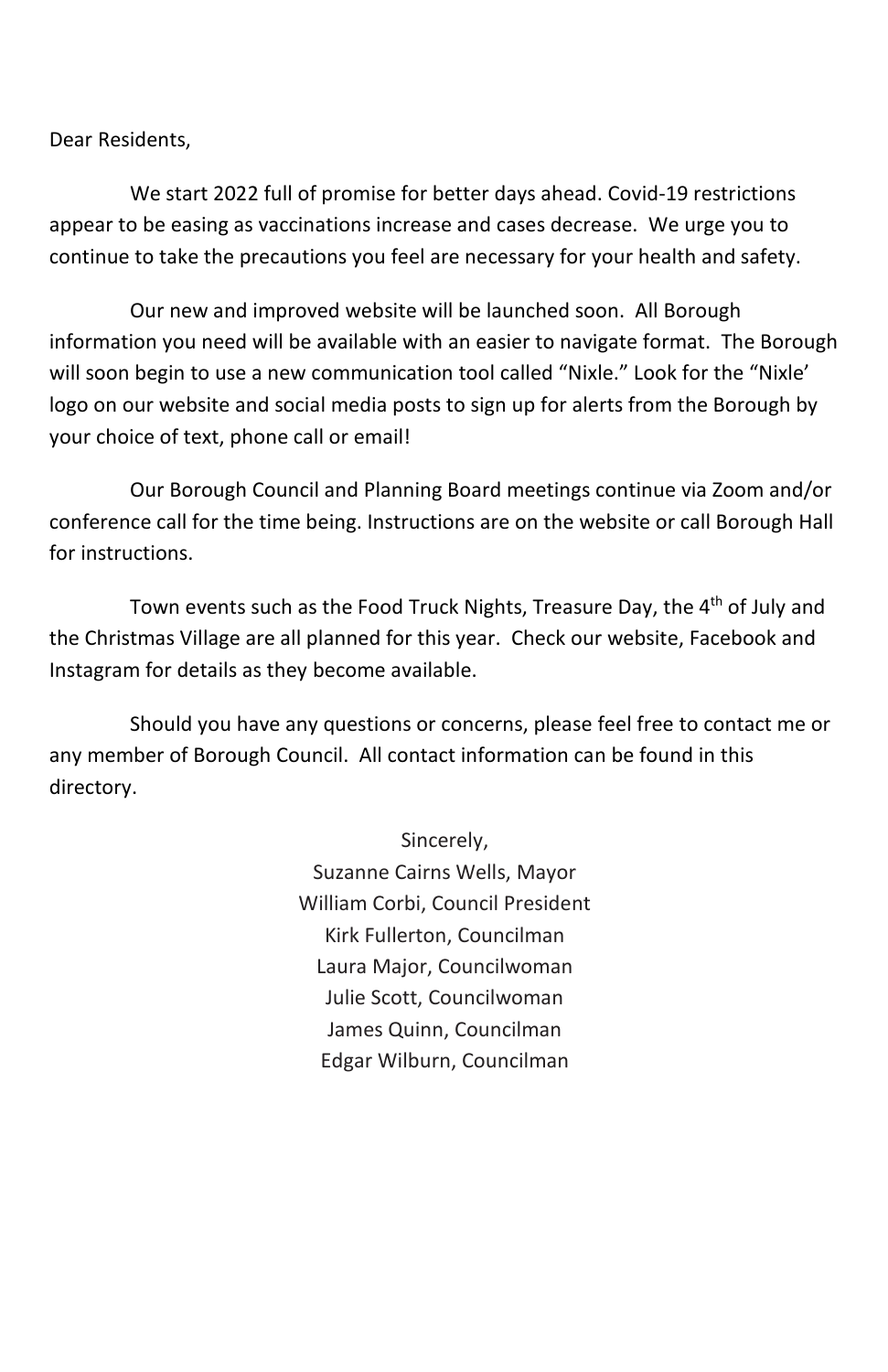# **HELPFUL INFORMATION**

| IN CASE OF FIRE<br>Riverton has a fine volunteer Fire Department. At the very first sign of a fire, call 9-1-1                                                                                                                                                                                                                                                                                                                               | <b>CALL</b>       | $9 - 1 - 1$ |                                  |
|----------------------------------------------------------------------------------------------------------------------------------------------------------------------------------------------------------------------------------------------------------------------------------------------------------------------------------------------------------------------------------------------------------------------------------------------|-------------------|-------------|----------------------------------|
| <b>FOR POLICE EMERGENCIES</b><br>Police Department 501 Fifth Street<br>Fax<br>To speak with an officer or a dispatcher (non-emergency)<br>Your Police Department maintains a 24-hour patrol of the Borough of Riverton. Please report suspicious<br>persons or actions including license numbers. If you are going to be away from your home for several<br>days, please advise the Police Department so they can keep closer watch over it. | <b>CALL</b>       | $9 - 1 - 1$ | 829-1212<br>829-1412<br>829-1211 |
| <b>FOR AMBULANCE EMERGENCIES</b><br>Palmyra Ambulance Association                                                                                                                                                                                                                                                                                                                                                                            | <b>CALL 9-1-1</b> |             | 829-0500                         |
| FOR SEWER EMERGENCIES 7:00 a.m. - 3:00 p.m.<br>AFTER HOURS & HOLIDAY SEWER EMERGENCIES                                                                                                                                                                                                                                                                                                                                                       |                   |             | 829-1792<br>829-1211             |
|                                                                                                                                                                                                                                                                                                                                                                                                                                              |                   |             | --- ----                         |

**BOROUGH OFFICES 829-0120** 505A Howard Street Fax: 829-1413

Borough Office hours are 8:30 A.M. to 4:00 P.M. Monday thru Friday

Marriage licenses appointments must be made in advance, Voter Registration forms, Dog & Cat licenses, Street opening, Building and Zoning permits, Annual Business Registration Forms are obtained at the Borough Hall or on the Borough website.

#### **ORDINANCES**

All ordinances of the Borough of Riverton are in a permanent Record Book on file with the Borough Clerk in the Borough Office. All ordinances may also be viewed and downloaded through the Borough's website at [www.riverton-nj.com.](http://www.riverton-nj.com/) All ordinances are published before final passage in the legal newspaper, the Burlington County Times.

#### **BUILDING PERMITS**

The construction or alteration to existing structures or the erection of any fence or sign requires a building permit, which is to be applied for at the Borough Office. You may obtain permit packets or pick up completed permits at any time during normal business hours, however, all construction departmentofficials have limited part time hours. If you are unsure if you need a permit, please call 856-829-9559.

#### **SNOW CONDITIONS**

Residents must clear their sidewalks **WITHIN 24 HOURS** after a snowfall. Violators will be subject to a fine in Municipal Court. **SNOW REMOVAL:** When two inches of snow or more are forecast, please remove vehicles from streets if possible; otherwise, please park all vehicles on the odd numbered house side of your street. After plows have cleared snow from middle and even side, please move all vehicles to cleared side of street so plows can finish snow removal from streets.

#### **MAINTENANCE OF CURBS AND SIDEWALKS**

By New Jersey State law, Riverton property owners are required to maintain their existing curbs and sidewalks in satisfactory condition at their own expense and therefore must make their own repairs when necessary.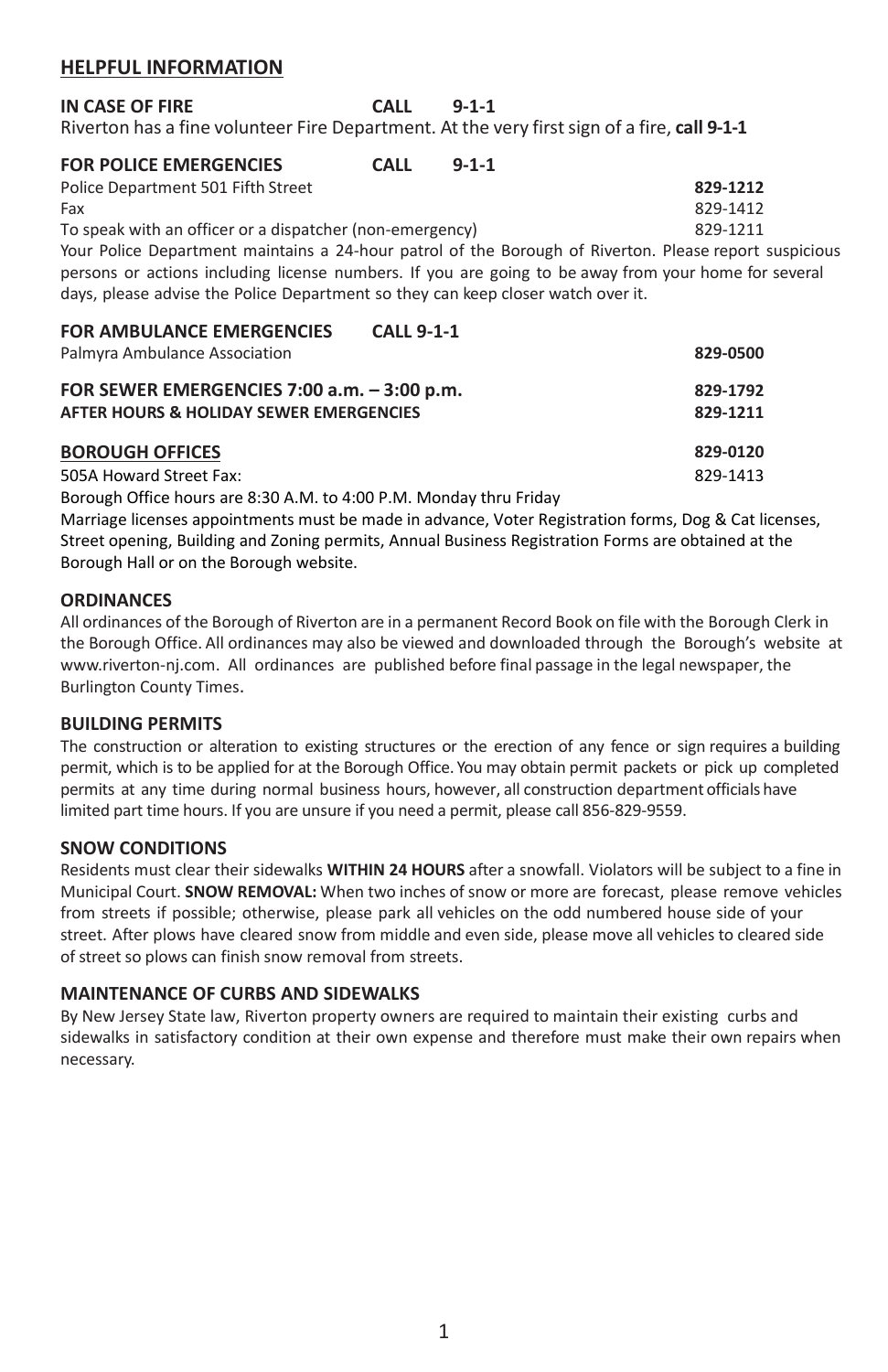# **ELECTED OFFICIALS**

**DEPUTY COURT CLERK**

| <b>MAYOR</b> (Term 4 years)           |                              |             |               |            |
|---------------------------------------|------------------------------|-------------|---------------|------------|
| Suzanne Cairns Wells                  | 304 Eighth St 829-5833       |             |               | 12-31-2023 |
| (1/2008)                              | scairnswells@riverton-nj.com |             |               |            |
| <b>BOROUGH COUNCIL (Term 3 years)</b> |                              |             |               |            |
| Council President, Bill Corbi         | 313 Thomas Ave. 829-2808     |             |               | 12-31-2024 |
| (1/2012)                              | wcorbi@riverton-nj.com       |             |               |            |
| Kirk Fullerton                        | 2 Thomas Ave. 499-2315       |             |               | 12-31-2022 |
| (1/2017)                              | kfullerton@riverton-nj.com   |             |               |            |
| Laura Major                           | 905 Main St-829-0120         |             |               | 12-31-2022 |
| (1/2019)                              | Imajor@riverton-nj.com       |             |               |            |
| Julie Scott                           | 107 Howard St 829-0120       |             |               | 12-31-2024 |
| (11/2020)                             | jscott@riverton-nj.com       |             |               |            |
| James Quinn                           | 629 Elm Terrace - 829-0120   |             |               | 12-31-2023 |
| $(1/2018)$ ,                          | jquinn@riverton-nj.com       |             |               |            |
| Edgar Wilburn                         | 224 Linden Ave. - 303-8575   |             |               | 12-31-2023 |
| (1/2021)                              | ewilburn@riverton-nj.com     |             |               |            |
| <b>Parks &amp; Recreation</b>         |                              | Mr. Wilburn | Mr. Corbi     |            |
|                                       |                              |             |               |            |
| <b>Economic Improvement Committee</b> |                              | Ms. Major   | Ms. Scott     |            |
| <b>School Board Liaison</b>           |                              | Ms. Scott   | Mr. Fullerton |            |
| <b>Public Safety/Board of Health</b>  |                              | Ms. Scott   | Mr. Corbi     |            |
|                                       |                              |             |               |            |

| <b>Public Safety/Board of Health</b> | Ms. Scott                           | Mr. Corbi             |
|--------------------------------------|-------------------------------------|-----------------------|
| <b>Shade Tree Board</b>              | Mr. Quinn                           | Ms. Major             |
| Finance/Insurance/Administration     | Mr. Fullerton                       | Ms. Cairns Wells      |
| <b>Planning Board/Construction</b>   | Ms. Cairns Wells                    | Mr. Wilburn           |
| <b>Environmental/Green Team</b>      | Mr. Quinn                           | Mr. Wilburn           |
| <b>Department of Public Works</b>    | Mr. Corbi                           | Mr. Fullerton         |
| <b>MUNICIPAL CLERK</b>               | Michelle Hack, RMC, CMR (Full Time) | mhack@riverton-nj.com |

| <b>CHIEF FINANCIAL OFFICER</b>              | Dave McPeak, CMFO (Part Time)      | dmcpeak@riverton-nj.com  |
|---------------------------------------------|------------------------------------|--------------------------|
| <b>TREASURER &amp; DEPUTY TAX COLLECTOR</b> | Nicole Chicone Shively (Full Time) | nshively@riverton-nj.com |
| <b>TAX COLLECTOR</b>                        | Dolores Rosso, CTC (Part Time)     | drosso@riverton-nj.com   |
| <b>TAX ASSESSOR</b>                         | James Duda, by appointment only    | jduda@riverton-nj.com    |
|                                             |                                    |                          |

| <b>BOROUGH SOLICITOR</b>          | Thomas J. Coleman, Esquire (residents may not call Solicitor directly) | 12-31-2022 |
|-----------------------------------|------------------------------------------------------------------------|------------|
| <b>BOROUGH AUDITOR</b>            | Inverso & Stewart                                                      | 12-31-2022 |
| <b>BOROUGH DEPOSITORIES</b>       | 1st Colonial Bank, BB&T Bank, TD Bank                                  | 12-31-2022 |
| <b>ANIMAL CONTROL OFFICER</b>     | NJ Animal Control LLC - (609) 685-3384                                 | 12-31-2022 |
| <b>BOROUGH ENGINEER</b>           | Richard A. Alaimo, Associates                                          | 12-31-2022 |
| SEWER TREATMENT PLANT ENGINEER    | <b>T&amp;M Associates</b>                                              | 12-31-2022 |
| <b>CONSULTING ENGINEER</b>        | <b>Environmental Resolutions</b>                                       | 12-31-2022 |
| <b>MUNICIPAL INSURANCE BROKER</b> | The Barclay Group                                                      | 12-31-2022 |

| 1621 Riverton Road, Cinnaminson Twp. | MUNICIPAL COURT IS A SHARED SERVICE WITH CINNAMINSON TWP. | 829-4027   |
|--------------------------------------|-----------------------------------------------------------|------------|
| <b>BOROUGH PROSECUTOR</b>            | Brandon Moles, Esquire                                    | 12-31-2022 |
| (Term 1 year)                        |                                                           |            |
| <b>BOROUGH PUBLIC DEFENDER</b>       | James Fattorini, Esquire                                  | 12-31-2022 |
| (Term 1 year)                        |                                                           |            |
| <b>MUNICIPAL COURT JUDGE</b>         | Corey E. Ahart, JMC                                       | 12-31-2024 |
| (Term 3 years)                       |                                                           |            |
| <b>COURT ADMINISTRATOR</b>           | Dana Aldrich, CMCA                                        | 12-31-2022 |
| <b>DEPUTY COURT CLERK</b>            | <b>Bridget Gentile</b>                                    | 12-31-2022 |

Bridget Gentile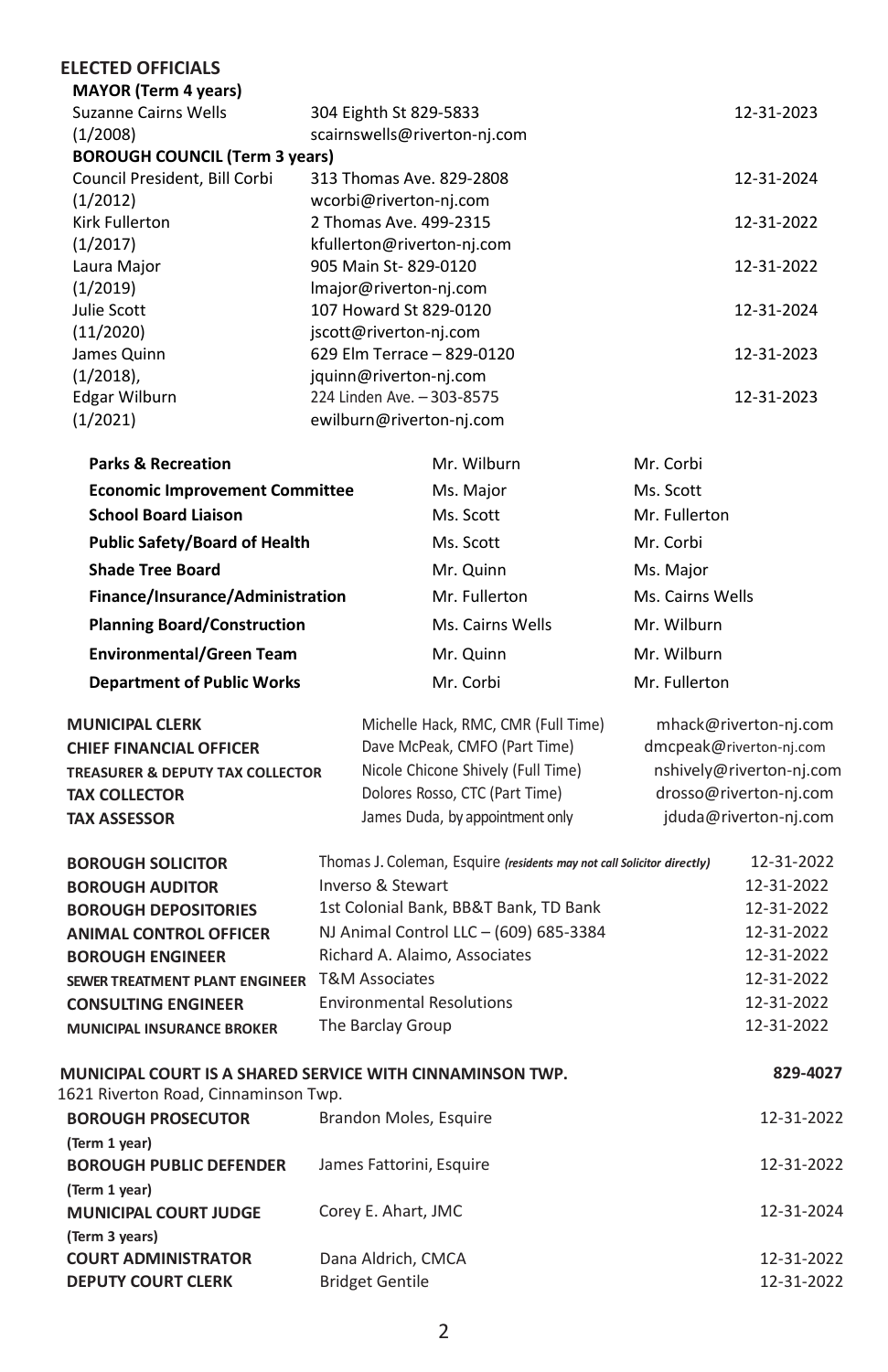|                      |                                                                                                                                                                                                                                                                                                                                       | 829-1212                                                                                                                                                                                                                                    |
|----------------------|---------------------------------------------------------------------------------------------------------------------------------------------------------------------------------------------------------------------------------------------------------------------------------------------------------------------------------------|---------------------------------------------------------------------------------------------------------------------------------------------------------------------------------------------------------------------------------------------|
| <b>LIEUTENANT</b>    | <b>POLICE SECRETARY</b>                                                                                                                                                                                                                                                                                                               |                                                                                                                                                                                                                                             |
|                      | Susan Wompierski                                                                                                                                                                                                                                                                                                                      |                                                                                                                                                                                                                                             |
|                      |                                                                                                                                                                                                                                                                                                                                       |                                                                                                                                                                                                                                             |
|                      |                                                                                                                                                                                                                                                                                                                                       |                                                                                                                                                                                                                                             |
| <b>Tyler Goula</b>   | Spl. Jose Rivera                                                                                                                                                                                                                                                                                                                      |                                                                                                                                                                                                                                             |
|                      |                                                                                                                                                                                                                                                                                                                                       | All Expire 12-31-2022                                                                                                                                                                                                                       |
|                      | Mary D. Rivas                                                                                                                                                                                                                                                                                                                         |                                                                                                                                                                                                                                             |
|                      |                                                                                                                                                                                                                                                                                                                                       | 829-1792                                                                                                                                                                                                                                    |
| <b>Keith Adams</b>   | kadams@riverton-nj.com                                                                                                                                                                                                                                                                                                                |                                                                                                                                                                                                                                             |
| <b>Scott McKone</b>  |                                                                                                                                                                                                                                                                                                                                       |                                                                                                                                                                                                                                             |
|                      |                                                                                                                                                                                                                                                                                                                                       |                                                                                                                                                                                                                                             |
| Joseph Gaskill       | jgaskill@riverton-nj.com                                                                                                                                                                                                                                                                                                              |                                                                                                                                                                                                                                             |
|                      |                                                                                                                                                                                                                                                                                                                                       | 829 2080                                                                                                                                                                                                                                    |
|                      |                                                                                                                                                                                                                                                                                                                                       | 829-1351                                                                                                                                                                                                                                    |
| John Chrupcala       |                                                                                                                                                                                                                                                                                                                                       |                                                                                                                                                                                                                                             |
| Tim Hopely           |                                                                                                                                                                                                                                                                                                                                       | 829-3053                                                                                                                                                                                                                                    |
| <b>Robert Yearly</b> |                                                                                                                                                                                                                                                                                                                                       | 829-2074                                                                                                                                                                                                                                    |
|                      |                                                                                                                                                                                                                                                                                                                                       | <b>FIRE EMERGENCIES CALL 9 1 1!</b>                                                                                                                                                                                                         |
| <b>Scott Reed</b>    |                                                                                                                                                                                                                                                                                                                                       | 12-31-2023                                                                                                                                                                                                                                  |
| <b>Robert Yearly</b> |                                                                                                                                                                                                                                                                                                                                       | 12-31-2023                                                                                                                                                                                                                                  |
| <b>Scott Reed</b>    |                                                                                                                                                                                                                                                                                                                                       | 12-31-2022                                                                                                                                                                                                                                  |
|                      |                                                                                                                                                                                                                                                                                                                                       | 829-9559                                                                                                                                                                                                                                    |
| Roger Fort           | rfort@riverton-nj.com                                                                                                                                                                                                                                                                                                                 | Tenure                                                                                                                                                                                                                                      |
| Robert Yearly        | ryearly@riverton-nj.com                                                                                                                                                                                                                                                                                                               | 12-31-2022                                                                                                                                                                                                                                  |
| Dave Blau            | dblau@riverton-nj.com                                                                                                                                                                                                                                                                                                                 | Tenure                                                                                                                                                                                                                                      |
| Anthony Saccomanno   | asaccomanno@riverton-nj.com                                                                                                                                                                                                                                                                                                           | Tenure                                                                                                                                                                                                                                      |
| Pete Clifford        | pclifford@riverton-nj.com                                                                                                                                                                                                                                                                                                             | 12-31-2022                                                                                                                                                                                                                                  |
| vacant               |                                                                                                                                                                                                                                                                                                                                       |                                                                                                                                                                                                                                             |
|                      |                                                                                                                                                                                                                                                                                                                                       |                                                                                                                                                                                                                                             |
|                      |                                                                                                                                                                                                                                                                                                                                       | 12-31-2022                                                                                                                                                                                                                                  |
|                      |                                                                                                                                                                                                                                                                                                                                       | 12-31-2022                                                                                                                                                                                                                                  |
|                      |                                                                                                                                                                                                                                                                                                                                       |                                                                                                                                                                                                                                             |
|                      |                                                                                                                                                                                                                                                                                                                                       |                                                                                                                                                                                                                                             |
|                      |                                                                                                                                                                                                                                                                                                                                       |                                                                                                                                                                                                                                             |
| 2 Midway             |                                                                                                                                                                                                                                                                                                                                       | 786-2088                                                                                                                                                                                                                                    |
|                      |                                                                                                                                                                                                                                                                                                                                       |                                                                                                                                                                                                                                             |
|                      |                                                                                                                                                                                                                                                                                                                                       | 786-8657                                                                                                                                                                                                                                    |
|                      | <b>RIVERTON POLICE DEPARTMENT</b><br><b>DEPARMENT OF PUBLIC WORKS</b><br><b>CERTIFIED PUBLIC WORKS MANAGER</b><br>LICENSED SEWER PLANT MANAGER<br><b>RIVERTON FIRE DEPARTMENT</b><br><b>Emergency Mngnt Coordinator</b><br><b>VETERAN'S AFFAIRS COMMITTEE</b><br>RIVERTON FOURTH OF JULY COMMITTEE<br><b>TREASURE DAY COORDINATOR</b> | Andrew Beuschel<br>Vincent Coniglione<br>Holly McCollough<br>Zachary Brownback<br>Tom Moorhouse<br>617 Linden Ave. - 303-8513<br>1 Bank Avenue - 786-3264<br>RivertonBoroughHistorian@gmail.com<br>Forms can be dropped off at Borough Hall |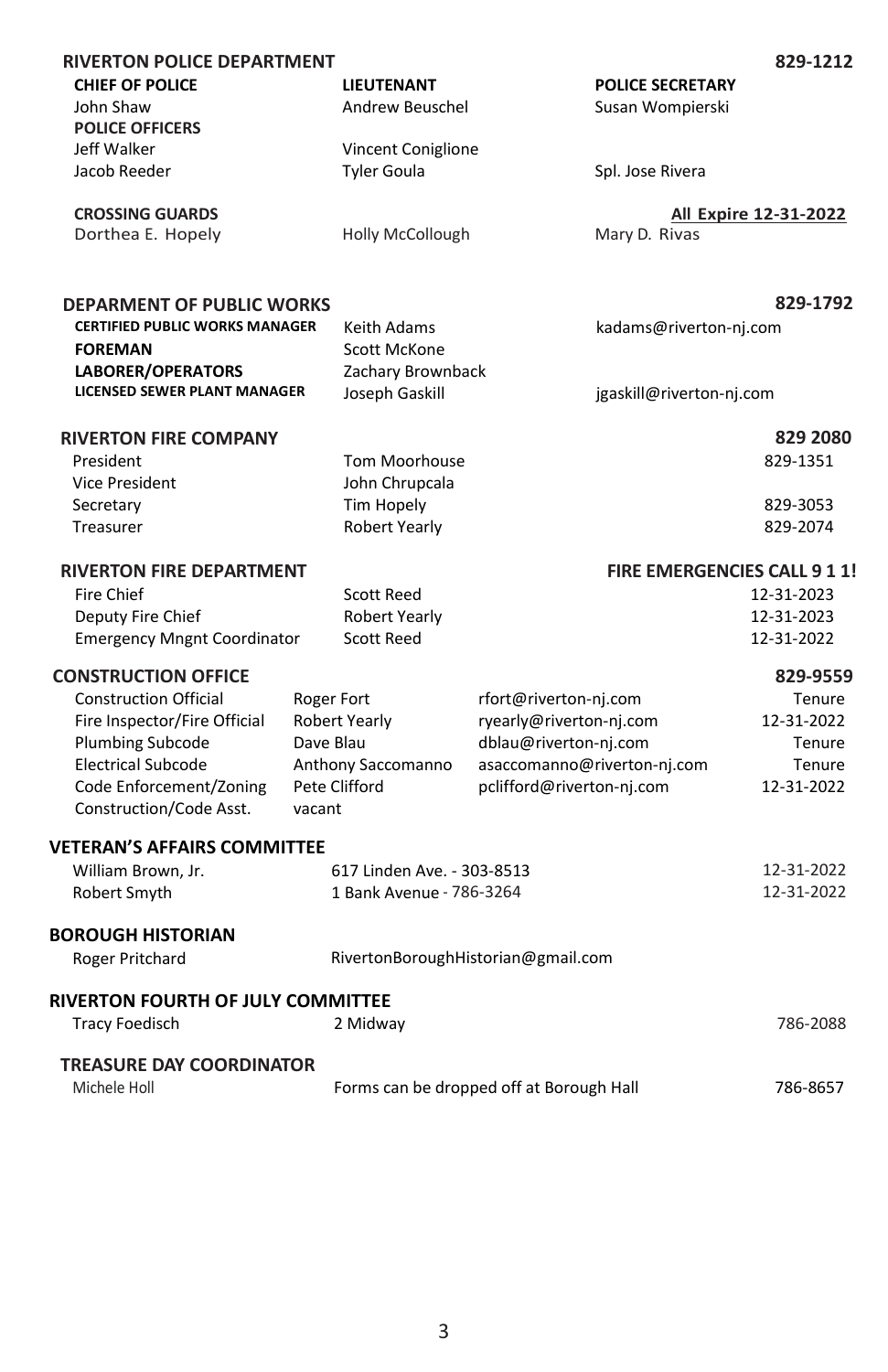# **MUNICIPAL PLANNING BOARD**

| Class I (Term 1 yr.)                        | Suzanne Cairns Wells, Mayor                                | 12-31-2022 |
|---------------------------------------------|------------------------------------------------------------|------------|
| Class II (Term 1 yr.)                       | Pete Clifford                                              | 12-31-2022 |
| Class III (Term 1 yr.)                      | Edgar Wilburn, Councilman                                  | 12-31-2022 |
| Class IV (Term 4 yr.)                       | Chairman, Kerry Brandt 719 Main Street-829-3154            | 12-31-2023 |
| Class IV (Term 4 yr.)                       | Vice Chairman Joseph Threston - 307 Seventh St. - 303-1310 | 12-31-2025 |
| Class IV (Term 4 yr.)                       | Joseph Della Penna -402 Linden - 829-5428                  | 12-31-2022 |
| Class IV (Term 4 yr.)                       | Rebecca Reis-306 7th St.                                   | 12-31-2022 |
| Class IV (Term 4 yr.)                       | Ray Paszkiewicz - 401 8th-- 829-1617                       | 12-31-2022 |
| Class IV (Term 4 yr.)                       | Robert Martin-103 Bank Ave 786-8617                        | 12-31-2023 |
| Alt. 1 (Term 2 yr.)                         | Adam Flade 202 Midway                                      | 12-31-2022 |
| Alt. 2 (Term 2 yr.)                         | Joe String 309 Midway                                      | 12-31-2022 |
| Alt. 3 (Term 2 yr.)                         | Doug Aird - 307 Highway                                    | 12-31-2023 |
| Alt. 4 (Term 2 yr.)                         | Nick Jabs - 626 Main St                                    | 12-31-2022 |
|                                             | Planning Board Solicitor: Charles D. Petrone, Esquire      | 12-31-2022 |
| Planning Board Planner: Taylor Design Group |                                                            | 12-31-2022 |
|                                             | Planning Board Engineer: Environmental Resolutions Inc     | 12-31-2022 |
|                                             | Board Secretary/Administrative Officer: Michelle Hack      | 12-31-2022 |

# **SHADE TREE BOARD (Term 3 years)**

| Council Liaison, Jim Quinn | jquinn@riverton-nj.com         | 829-0120   |
|----------------------------|--------------------------------|------------|
| Chairman, Barry Emens      | 18 Laurel Rd. - 829-0120       | 12-31-2023 |
| Ed Sanderson               | 626 Thomas Ave. -786-8206      | 12-31-2022 |
| John Frazier               | 635 Elm Terrace - 829-2684     | 12-31-2022 |
| Nelson Dimpter             | 616 Lippincott Ave. - 303-1865 | 12-31-2024 |
| Dan Colbert                | 6 Linden Avenue 215-365-2642   | 12-31-2024 |

# **ENVIRONMENTAL COMMITTEE (Term 3 years)**

| Council Liaison, Jim Quinn          | jquinn@riverton-nj.com        | 829-0120   |
|-------------------------------------|-------------------------------|------------|
| Chair, Kathryn Simon                | 304 Penn St. - (215) 837-8329 | 12-31-2023 |
| Secretary, Michael Robinson         | 6 Second St. - 829-8329       | 12-31-2022 |
| Stephanie Brown                     | 628 Linden Avenue             | 12-31-2022 |
| Mark Jendrzejewski                  | 710 Main St. -499-2052        | 12-31-2022 |
| Joseph Threston, Planning Bd. Rep.  | 307 Seventh St. - 303-1310    | 12-31-2022 |
| Alt. 1 (Term 2 yr.) Patricia DeVito | 103 Thomas Avenue. - 829-1464 | 12-31-2022 |
| Alt. 2 (Term 2 yr.) Katie Lucas     | 631 Lippincott Avenue         | 12-31-2022 |

# **RIVERTON GREEN TEAM (Term 1 year)**

| jquinn@riverton-nj.com        | 12-31-2022 |
|-------------------------------|------------|
| 631 Lippincott Avenue         | 12-31-2022 |
| 628 Linden Avenue             | 12-31-2022 |
| 431 Thomas Avenue             | 12-31-2022 |
| 710 Main St. - 499-2052       | 12-31-2022 |
| 431 Thomas Avenue             | 12-31-2022 |
| 303 Midway                    | 12-31-2022 |
| 710 Thomas Avenue             | 12-31-2022 |
| 626 Thomas Ave. - 786-8206    | 12-31-2022 |
| 304 Penn St. - (215) 837-8329 | 12-31-2022 |
|                               | 12-31-2022 |
|                               |            |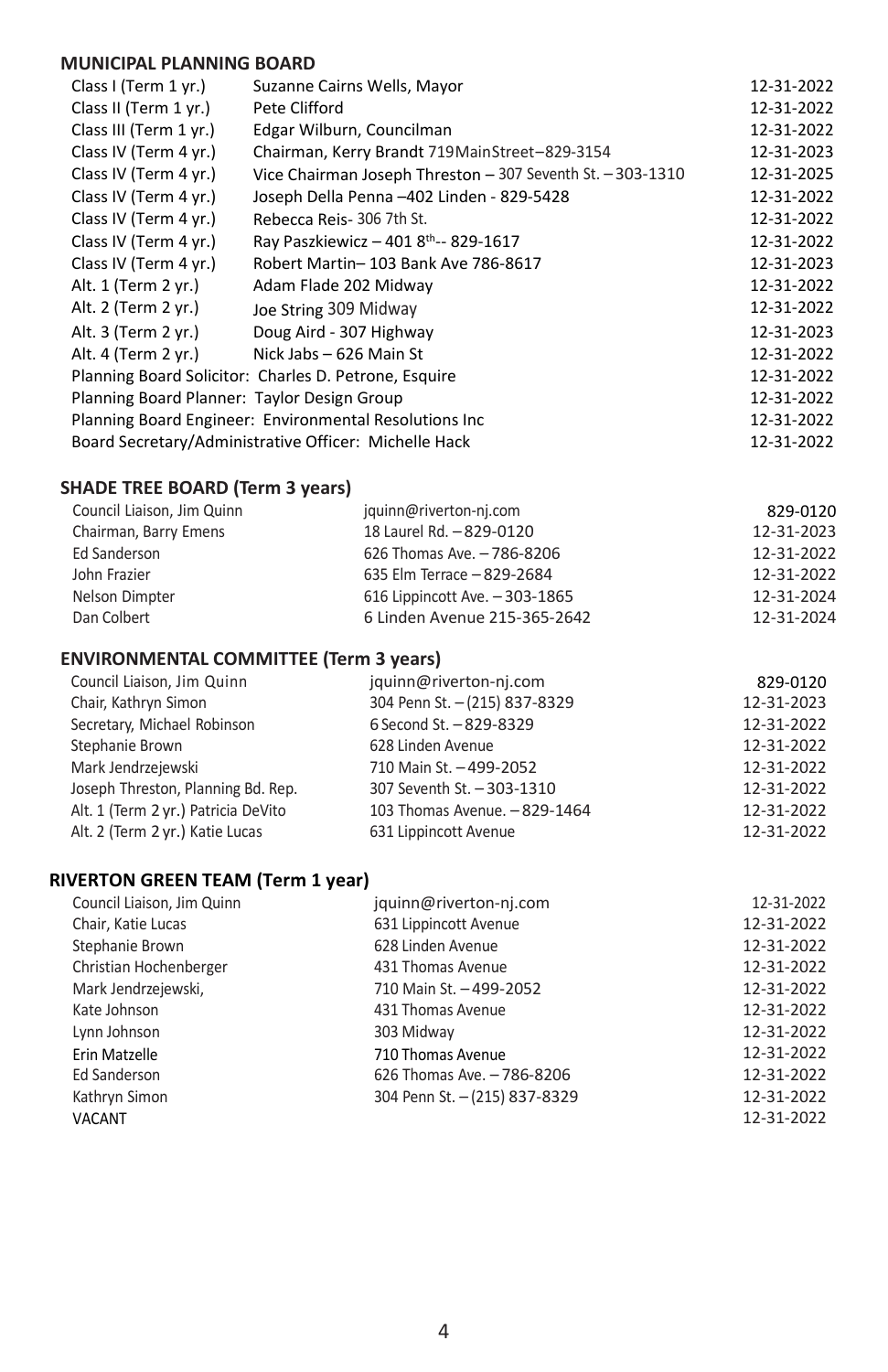# **PARK AND RECREATION COMMITTEE (Term 1 year)**

| Council Liaison, Edgar Wilburn | ewilburn@riverton-nj.com   | 856-303-8575 |
|--------------------------------|----------------------------|--------------|
| Andrea Zimmerman               | 305 Highway - 786-7701     | 12-31-2022   |
| Laurie Cannuli,                | 410 Linden Ave. - 303-1393 | 12-31-2022   |
| Denise McGuckin                | 212 Lippincott             | 12-31-2022   |
| Leah Falicki.                  | 24th St. - 303-8171        | 12-31-2022   |
| Joe Levins                     | 615 Thomas Ave.            | 12-31-2022   |
| Jen Wilburn.                   | 224 Linden Ave. - 303-8575 | 12-31-2022   |

# **BOARD OF HEALTH (Term 3 years)**

| Council Liaison Julie Scott | jscott@riverton-nj.com             | 829-0120   |
|-----------------------------|------------------------------------|------------|
| Chair, Judi Rossi           | 308 Carriage House Lane - 829-0363 | 12-31-2022 |
| Secretary, Nancy Hall       | 1010 Cedar St. - 829-2729          | 12-31-2023 |
| Don Deitz                   | 304 7th St. - 786-4489             | 12-31-2024 |
| Ann Martin                  | 623 Lippincott - 303-0673          | 12-31-2023 |
| Lisa Dimpter                | 616 Lippincott - 303-1865          | 12-31-2022 |

# **RIVERTON BOARD OF EDUCATION (Term 3 years)**

| Council Liaison Julie Scott                             | iscott@riverton-nj.com     | 829-0120   |
|---------------------------------------------------------|----------------------------|------------|
| President. Walter Croft                                 | 2 Woodside - 829-8173      | 12-31-2024 |
| Vice President, Robin McGinnis                          | 627 Thomas Ave. - 786-0101 | 12-31-2022 |
| Joanne Corbi                                            | 313 Thomas Ave. - 819-2808 | 12-31-2023 |
| Paul Papenberg                                          | 205 Main St. - 786-8431    | 12-31-2022 |
| Felicia Quinzi                                          | 701 10th St                | 12-31-2022 |
| Michael Sencindiver                                     | 717 Main St. - 786-8057    | 12-31-2024 |
| Jeff Elliott                                            | 414 Linden Ave. - 314-8261 | 12-31-2024 |
| Erin Matzelle                                           | 710 Thomas Avenue          | 12-31-2023 |
| Leah Falicki                                            | 2 4th St. - 303-8171       | 12-31-2023 |
| Superintendent, Mary Ellen Eck,                         |                            | 829-0087   |
| Board Secretary/Business Administrator, Nikolas Vrettos |                            | 829-0974   |
| School Secretaries, Michele Farr and Jeanne Paulsen     |                            | 829-0087   |

# **ECONOMIC IMPROVEMENT COMMITTEE (Term 2 years)**

| Council Liaison, Laura Major    | Imajor@riverton-nj.com             | 829-0120   |
|---------------------------------|------------------------------------|------------|
| Julie Scott, Council/Resident   | jscott@riverton-nj.com             | 12-31-2022 |
| Jason Cioci, Business Rep       | Riverton Health & Fitness-786-3481 | 12-31-2022 |
| Kate Latimer, Business Rep      | The Barclay Group - 829-1594       | 12-31-2023 |
| Joe Murphy, Business Rep        | Nelly Bly's 303-0707               | 12-31-2023 |
| Joe Rainer, Business Rep        | Rainer Painting 786-8121           | 12-31-2022 |
| Ray Reis, Jr., Citizen-At-Large | 306 7th St                         | 12-31-2023 |
| Lindsay Mills, Business Rep.    | Local Realtor 609-330-1747         | 12-31-2023 |
| Nicole Rafter, Citizen-At-Large | Early Bird Café 105 Midway         | 12-31-2023 |
| <b>VACANT</b>                   |                                    |            |

# **ARCHITECTURAL REVIEW COMMITTEE (Term 4 years)**

| Robin Brown              | 701 Second Street     | 12-31-2023 |
|--------------------------|-----------------------|------------|
| Hank Croft               | 2 Woodside - 829-8173 | 12-31-2023 |
| Andee Byers              | 1 Woodside - 829-7179 | 12-31-2025 |
| Doug Aird                | 307 Highway           | 12-31-2023 |
| Vacant                   |                       | 12-31-2022 |
| Alt.1 (Term 2 yr.)       | VACANT                | 12-31-2022 |
| Alternates 2 (Term 2 yr) | <b>VACANT</b>         |            |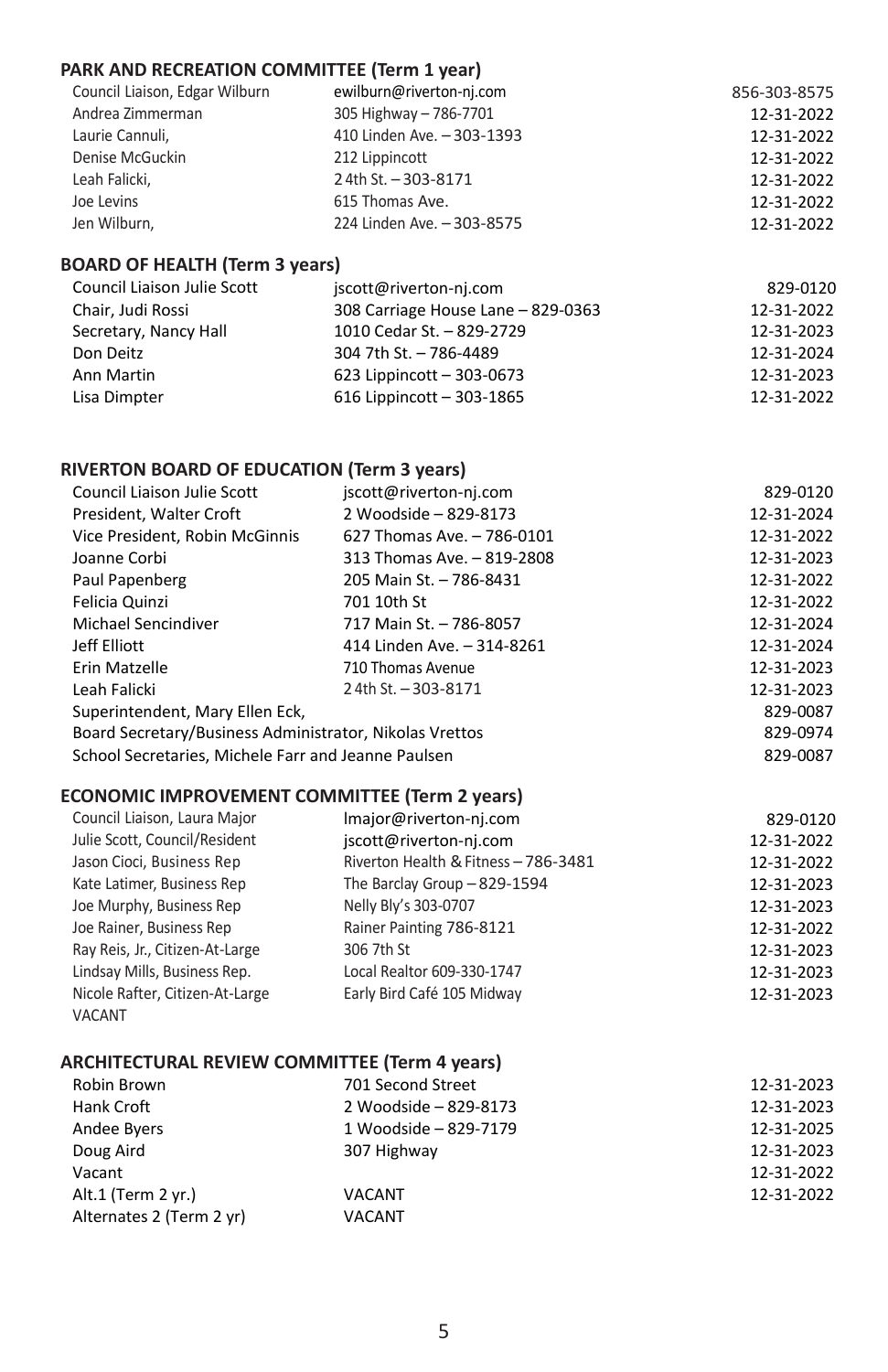| <b>GOVERNOR</b>             |                                                                           |                                |                                |
|-----------------------------|---------------------------------------------------------------------------|--------------------------------|--------------------------------|
| Phil Murphy                 | CN-001, Trenton, NJ 08625 - (609) 292-6107                                |                                | 12-31-2025                     |
| Website:                    | www.state.nj.us                                                           |                                |                                |
|                             | UNITED STATES SENATORS STATE ASSEMBLY                                     | (Seventh Legislative District) |                                |
| <b>Robert Menendez</b>      | 208 White Horse Pike, Suite 18, Barrington, NJ 08007<br>(856) 757-5353    |                                | 12-31-2025                     |
| Cory Booker                 | 2 Riverside Dr., Suite 505, Camden, NJ 08101<br>(856) 338-8922            |                                | 12-31 2026                     |
| UNITED STATES CONGRESS REP. |                                                                           | (Third Congressional District) |                                |
| Andy Kim                    | 535 E. Main Street P.O. 543, Marlton, NJ 08053<br>(856) 703-2700          |                                | $1 - 1 - 2023$                 |
| <b>STATE SENATOR</b>        |                                                                           |                                | (Seventh Legislative District) |
| <b>Troy Singleton</b>       | 400 North Church St., Suite 260, Moorestown, NJ 08057<br>(856) 234-2790   |                                | $1 - 1 - 2022$                 |
| <b>STATE ASSEMBLY</b>       |                                                                           |                                | (Seventh Legislative District) |
| Carol Murphy                | 504 Route 130, Cinnaminson, NJ 08077<br>(856) 314-8835                    |                                | $1 - 1 - 2022$                 |
| <b>Herbert Conaway</b>      | 8008 Route 130 N., Bldg. C, Suite 450, Delran, NJ 08075<br>(856) 461-3997 |                                | 1-1-2022                       |
| Website:                    | http://www.njleg.state.nj.us/SelectRep.asp                                |                                |                                |

#### **BURLINGTON COUNTY OFFICES**

49 Rancocas Rd., Mt. Holly, NJ - (609) 265-5107 <http://www.co.burlington.nj.us/>

| <b>BOARD OF COMMISSIONERS</b>              | E-mail:    |  |
|--------------------------------------------|------------|--|
| commissioners@co.burlington.nj.us          |            |  |
| Commissioner Director, Daniel J. O'Connell | 12-31-2024 |  |
| Deputy Director Tom Pullion                | 12-31-2023 |  |
| Felicia Hopson                             | 12-31-2024 |  |
| Balvir Singh                               | 12-31-2023 |  |
|                                            |            |  |

**BOARD OF COMMISIONERS MEETINGS**<br>Regular meetings of the Board of Commissioners are held at 11:00 a.m. the second Wednesday of each month and the fourth Wednesday of each month at 7:00 p.m. at the Burlington County Office.

#### **COUNTY CLERK**

Joanne Schwartz – (609) 265-5122

#### **SUPERINTENDENT OF ELECTIONS**

Dawn Addiego – (609) 265-5111

#### **SHERIFF**

Anthony Basantis – (609) 265-5127

#### **SURROGATE**

Brian J. Carlin – (609) 265-5005

#### **RIVERTON LIBRARY 829-2476**

Monday – Thursday 10 am – 8:30 pm / Friday 10 am – 2 pm / Sunday 1 pm – 5 pm (Closed Sun during July and August)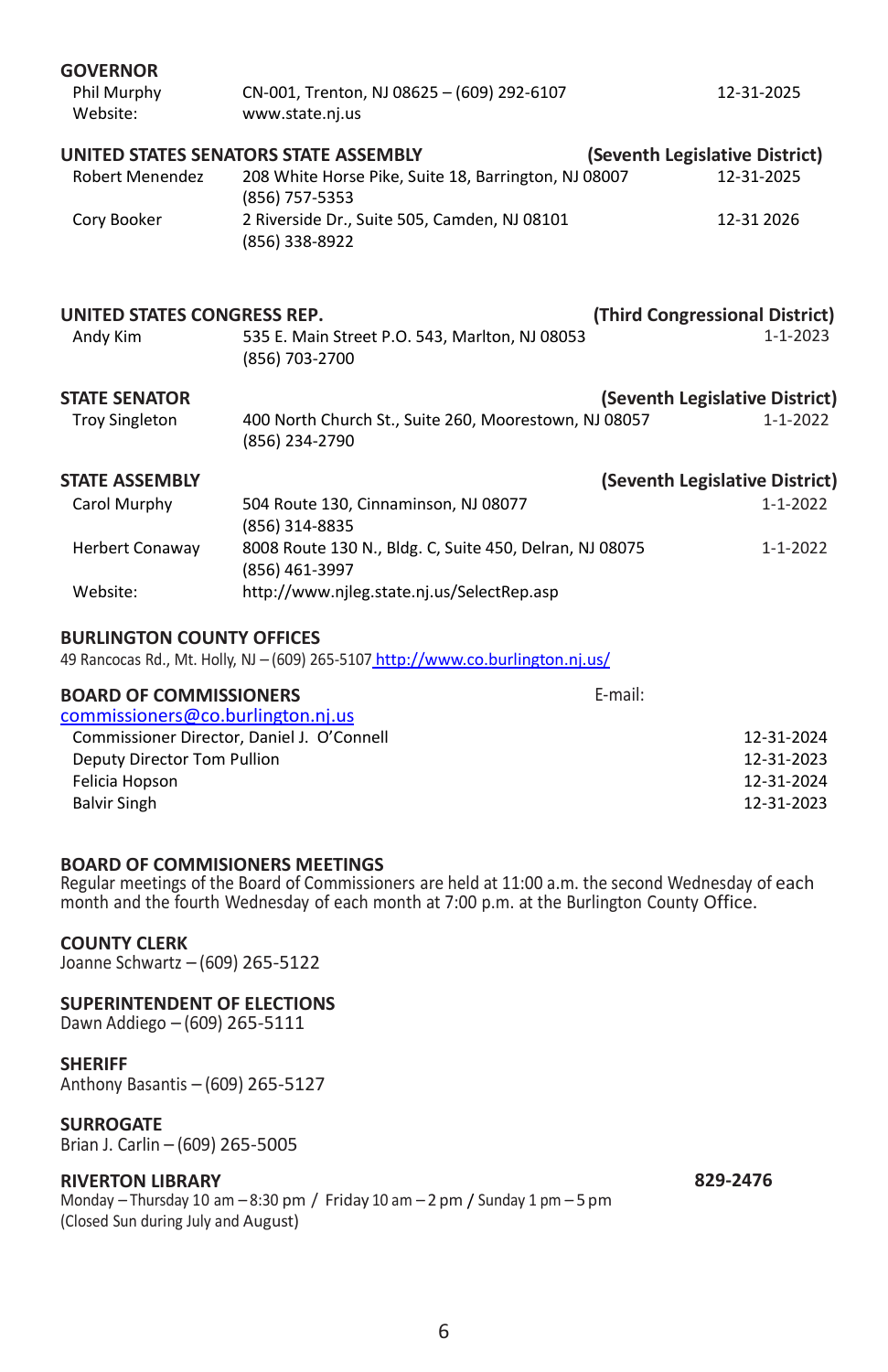# **MONTHLY SCHEDULE OF OTHER MEETINGS**

*During the COVID-19 Public Health Emergency, Borough meetings are held via Zoom only. Contact the Borough Clerk for the link*

| Board of Education<br>Fourth Tuesday (Monthly)                  | 7:00 p.m. Riverton School       |
|-----------------------------------------------------------------|---------------------------------|
| Parks and Recreation Committee<br>Second Tuesday (Bi-Monthly))  | 7:00 p.m. Borough Hall          |
| Planning Board<br>Fourth Tuesday (Monthly)                      | 7:00 p.m. Borough Hall          |
| Board of Health<br>First Tuesday: Feb., Oct. (and on call)      | 7:30 p.m. Borough Hall          |
| Shade Tree Board<br>Second Monday: Jan., Mar., May, Sept., Nov. | 7:30 p.m. Borough Hall          |
| Architectural Review Committee<br>Second Tuesday                | 7:30 p.m. Riverton Free Library |
| <b>Environmental Commission</b><br>Third Thursday               | 7:00 p.m. Riverton Free Library |
| Economic Improvement Committee<br>Fourth Monday                 | 7:00 p.m. Borough Hall          |
|                                                                 |                                 |

## **DOG LICENSES\***

A license and registration tag must be obtained for any dog over six months old. These licenses must be renewed in January of each year at the Borough Office. Proof of current rabies vaccination through October 31st is required. The cost for a spayed/neutered dog is \$6.20 for and \$3.00 additional surcharge must be paid for non-spayed and non-neutered dogs. By law dogs are not permitted to run loose off the owner's property and must be curbed pursuant to Borough Code Section §45-18. Such dogs and any others found not licensed may be impounded by the Animal Control Officer. All penalties and fines are applicable as established in §45-20 of the same Borough Code. Licenses renewed after January 31st are subject to a late fee.

#### **CAT LICENSES\***

A license and registration tag must now be obtained for any cat over seven months old. The cost for both the license and registration tag is \$5.00. Proof of current rabies vaccination through the tenth month of the licensing year is required. These licenses must be renewed in January of each year at the Borough Office. Licenses renewed after January  $31<sup>st</sup>$  are subject to a late fee.

#### *\*For complete animal requirements, refer to Chapter 45 (Animals) and 92 (Park) of the Code of the Borough of Riverton.*

#### **RIVERTON MEMORIAL PARK**

Riverton Memorial Park is a fine asset of the Borough of Riverton. Itis a 12 acres include 4 baseball diamonds, a grandstand, 2 basketball courts, 3 hard surfaced tennis courts, a dog park area, swings, slides, and other playground equipment. Picnic facilities are available with tables and benches and a fine grassy area. **Groups wishing to use park facilities must apply at the Borough Office to reserve this area.**

#### **ON STREET AND OFF STREET PARKING**

No commercial vehicles over 10,107 pounds' gross vehicle weight, or (regardless of weight) truck trailers, stake body trucks, dump trucks or large vans (more than 4 wheels) maybe parked overnight on a public street in a residential district. Not more than one commercial vehicle over 10,107 pounds, and no trucks orlarge vans as described above, may be parked at any time, except while loading or unloading, in the driveway or yard in a residential district. For complete requirements, refer to Chapter 128 of the Borough Code Zoning Ordinance.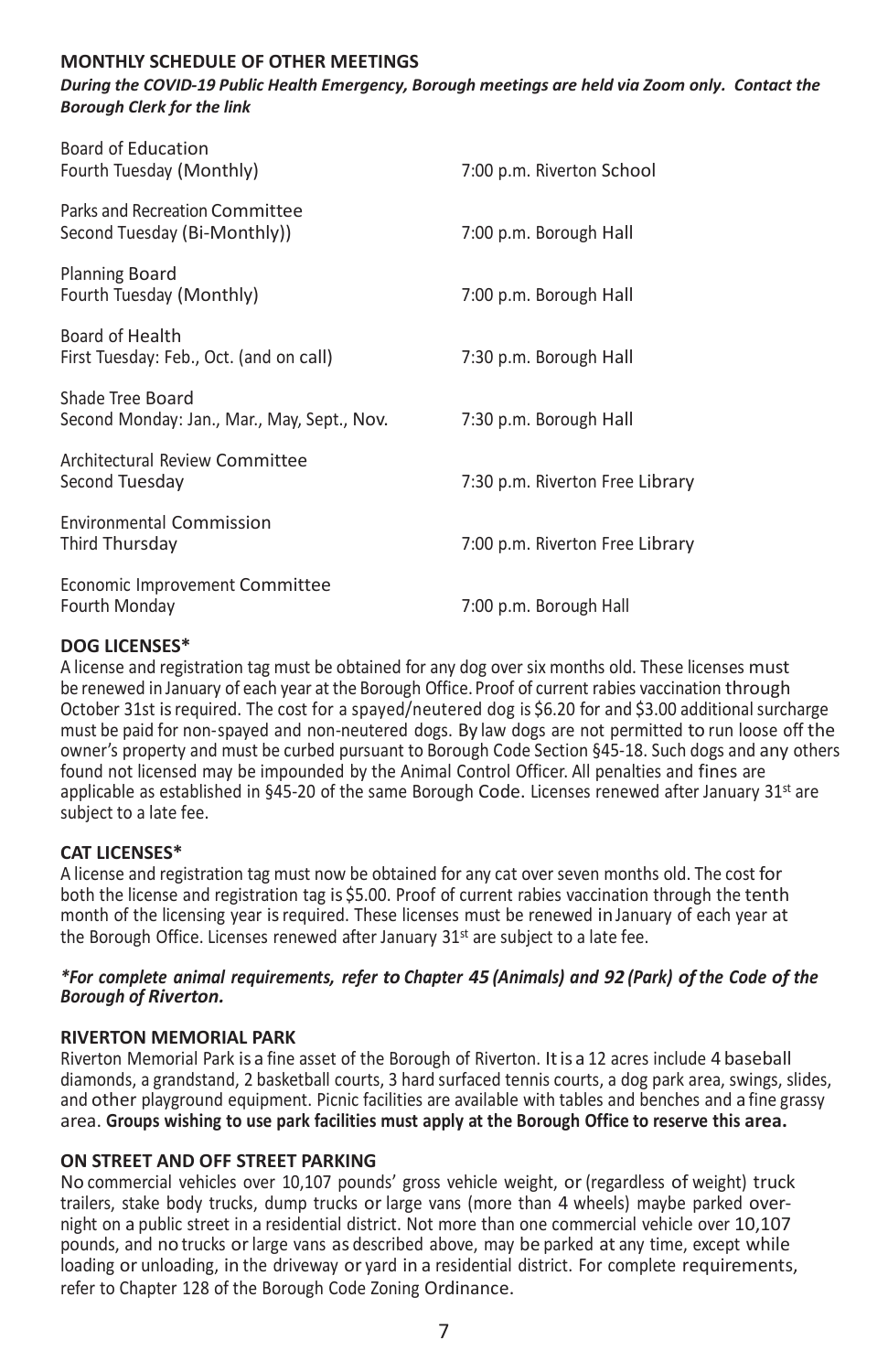#### **SPECIAL BULK PICK UP SCHEDULE**

Bulk trash shall include furniture, small appliances, home furnishings, rugs, bundled or bagged yard debris, discarded tree limbs and bushes, brush, grass clippings **(EXCLUDING LEAVES)**. Please place these items on the **first Friday of each month**.

## **Please make every effort to separate your brush, branches, and debris from your leaves.**

Other household and yard materials and large appliances such as clothes washers\* and dryers\*, food refrigerators\* and freezers\*, dishwashers\*, trash compactors\*, and similar appliances\*; automobile and truck tires\*; light fixtures containing ballasts and/or fluorescent lamps\*; asbestos roofing materials\*, and/or other material prohibited from a landfill or deemed inappropriate for bulk trash by the Borough, shall not be collected. **\*PLEASE NOTE:** Call the Riverton Public Works Department at 829-1792 to make arrangements for curbside pick-up or advice for disposal of these items.

## **TRASH AND GARBAGE COLLECTION 1x PER WEEK MONDAY**

from the curb line by 8:00 p.m. the day of collection.

#### Trash and garbage pick-up will be **one time per week each Monday**. The Borough has shifted to the use of automated carts. One cart has been provided to each property at no cost. Additional carts may be purchased from the Borough. No outside carts will be picked up. Rubbish that is too bulky to be placed in a proper receptacle will not picked up with regular collection. **The Borough will not accept or be responsible for any contractor waste or debris.** Residents are requested to have trash, rubbish and garbage atthe curb line by 6:00 a.m. on scheduled collection day; however **NOT ANY EARLIER** than 4:00 p.m. on the day prior to collection. Collections commence at 6:00 a.m. and are completed by 4:00 p.m. except in cases of unusual delay, breakdown, or storms of unusually heavy intensity. Empty containers are to be removed

# **ALL CURBSIDE RECYCLING IS COLLECTED ON EVERY OTHER WEDNESDAY**

Riverton households, businesses, and institutions are required to separate and collect for recycling paper, glass bottles, aluminum and tin cans, plastic bottles with the numbers 1 or 2 on the bottom and corrugated cardboard. Place green, brown and clear bottles and jars, along with aluminum, tin and plastic bottles with the numbers 1 and 2 onthe bottom, in the blue commingled recycling cart provided by the Borough. These items must be rinsed clean. Jarlids and bottle caps must be removed. All paper and cardboard items are to be placed in the blue cart. Flatten large boxes so everything fits. Set the blue cart out with the metal bar facing the street. These products are collected by the Burlington County Occupational Training Center (O.T.C.) and should be placed at the curb by 6:00 a.m. on collection **DAY BUT NOT EARLIER THAN 4:00 P.M. ON THE PRECEDING DAY.**

# **DISPOSAL OF PAINT CANS**

Unused latex and/or oil based paint cans can be brought to the Public Works Department. Please call Public Works for current drop off hours. Questions regarding this program should be directed to the recycling hotline at **(609) 267-6889 or 461-4141.**

# **STREET SWEEPER & MECHANICAL LEAF PICK UP SERVICE**

The Borough provides street sweeper services on a monthly basis when conditions warrant. Leaf pick up service commence in the fall. Please see the Borough website for a detailed schedule. Please place leaves between the sidewalk and the curb and **NOT IN THE STREET,** to avoid clogging of gutters and preventing proper drainage. An additional leaf pick-up will be conducted during the month of April. Questions regarding leaf pick up should be directed to the Public Works Department at 829-1792.

# **COVERED ELECTRONIC DEVICES**

The Electronic Waste Management Act (N.J.S.A. 13:1E-99 ET SEQ) prohibits the curbside and/or dumpster disposals of covered electronic devices, including televisions, computers/laptops, and monitors. Burlington County Resource Recovery Complex, which is located at Rt. 543, Florence, NJ will accept 2 items at no charge, and a \$20.00 charge for additional items. They host Electronic Collection events at different sites throughout the year. Please access **[www.co.burlington.nj.us/](http://www.co.burlington.nj.us/) recycling** or call **609-499-1001** for dates and locations. Goodwill typically accepts these electronics also.